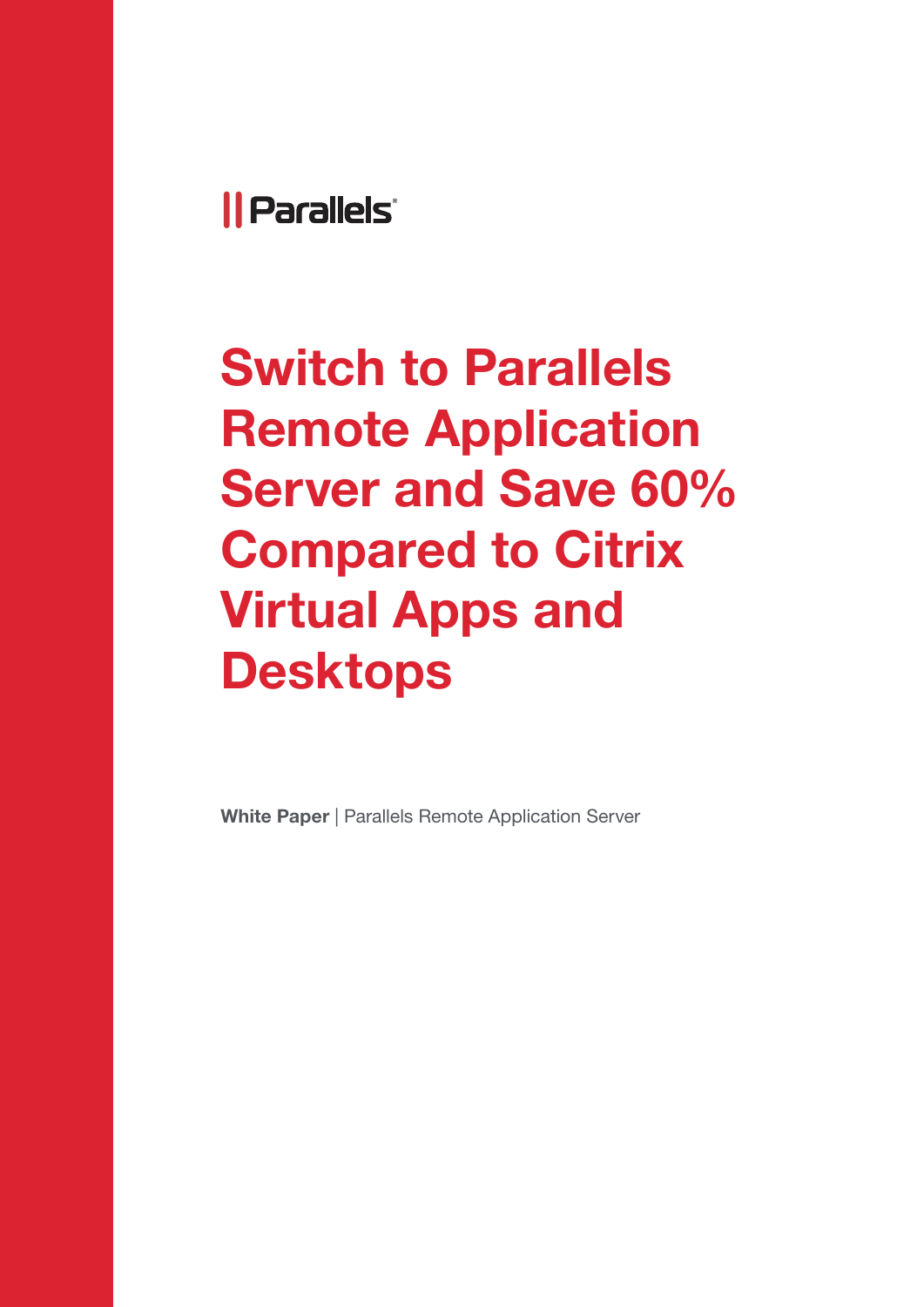# **Table of Contents**

| Publishing Applications and Desktops with Virtual Apps and Desktops 10 |  |
|------------------------------------------------------------------------|--|
|                                                                        |  |
|                                                                        |  |
|                                                                        |  |
|                                                                        |  |
|                                                                        |  |
|                                                                        |  |
|                                                                        |  |
|                                                                        |  |
|                                                                        |  |
|                                                                        |  |
|                                                                        |  |
|                                                                        |  |
|                                                                        |  |
|                                                                        |  |
|                                                                        |  |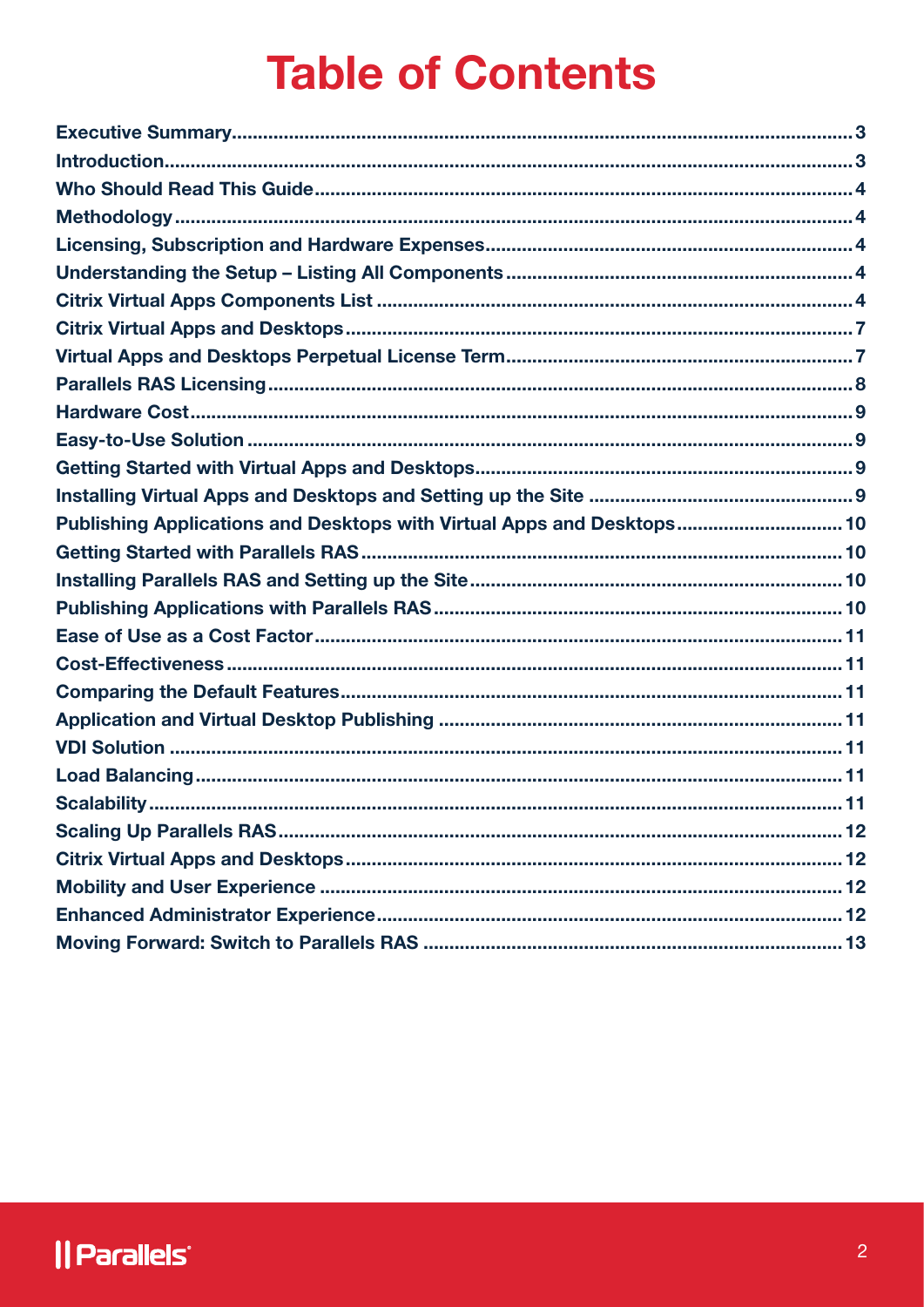#### <span id="page-2-0"></span>Executive Summary

In this white paper, we explain how a Citrix Virtual Apps and Desktops setup costs 60% more than Parallels® Remote Application Server (RAS) per year. In a 500-user setup, the difference is \$74,885. This amount is more than enough to cover both the hardware and licensing costs of running Parallels RAS.

Apart from the cost of software, in this comparison we also examine how nontangible criteria (such as the solution's ease of use) can also be a cost-effecting factor. We explain how switching to Parallels RAS saves your business money and can be more efficient.

IMPORTANT: The prices in this paper are based on figures that are publicly available, which are typically on the lower side. There have been many use cases (which you can read about on the Internet) that show large businesses being charged hundreds of thousands of dollars by Citrix to keep their software up to date.

#### **Introduction**

A few years ago, Citrix had two separate products for its virtualization solutions: XenApp and XenDesktop. In 2016, Citrix merged them into a single product, XenDesktop 7. The change was not well received by Citrix customers, and Citrix split them again into XenApp and XenDesktop from version 7.5 onward.

Following continuous rebranding changes, in 2018, Citrix renamed the products and replaced the versions' and products' editions naming. Virtual Apps (formerly XenApp) and Virtual Apps and Desktops (formerly XenDesktop) offer three different editions—Standard, Advanced and Premium—and have introduced the year/month reference in their versioning system. The major difference between these two products is the type of virtual desktop delivered to the user. Virtual Apps and Desktops includes all Virtual Apps features and also has a virtual desktop infrastructure (VDI) solution. From this point on, we will use the Virtual Apps and Desktops term in this document to refer to the Citrix virtualization solution: published applications and virtual desktop infrastructure.

Although Virtual Apps and Desktops is the most popular solution in the industry, it has several shortcomings coupled with a very expensive price tag. Due to migration from Independent Management Architecture (IMA) to Flexcast Management Architecture (FMA), there is no option in place to upgrade to Virtual Apps and Desktops 7.x from previous versions of XenApp (5 or 6.X). In addition, Citrix latest version—Citrix Virtual Apps and Desktops 7 1906—only supports Windows 10 for desktop operating system (OS) and Windows 2012 R2 or later for server OS. This may complicate the virtualization process for some businesses due to their legacy applications' requirements.

Therefore, now is the right time to jump ship. In this white paper, we examine how migrating to Parallels RAS can reduce the cost of an application and virtual desktop delivery solution by more than 60%.

Parallels RAS is an easy-to-use, scalable application and desktop delivery solution which has the lowest total cost of ownership (TCO) amongst its competitors. Considered an industry underdog by many, Parallels RAS has been in the industry since 2005, and many Citrix customers have already made the switch.

## *Il Parallels*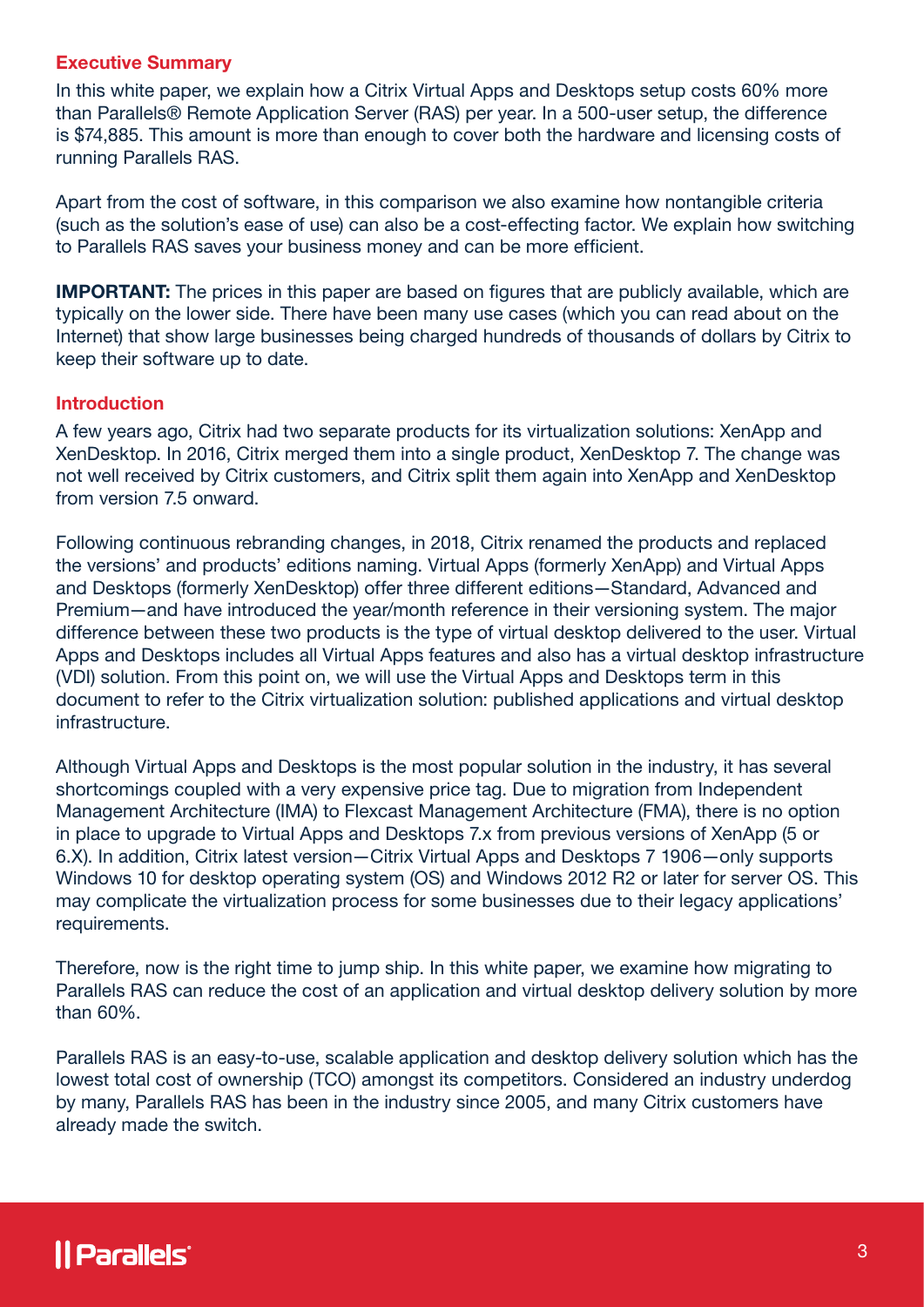#### <span id="page-3-0"></span>Who Should Read This Guide

Existing Citrix solutions users who need an application and virtual desktop delivery solution that is easy to use, low cost and can easily scale up to meet their business requirements.

#### Methodology

To highlight the differences between Citrix Virtual Apps and Desktops and Parallels RAS, we will compare the costs of setting up, managing and scaling up the following two setups:

- Setup A Application and virtual desktop delivery solution for 150 users
- Setup B Application and virtual desktop delivery solution for 500 users

In addition, we will discuss the following advantages of switching from Citrix Virtual Apps to Parallels RAS:

- Ease of use
- Cost-effectiveness
- Enhanced administration
- Better mobile experience

#### Licensing, Subscription and Hardware Expenses

Software licenses, maintenance agreements (or subscriptions) and hardware account for the majority of an IT budget. Accordingly, we begin our comparison of Citrix Virtual Apps and Desktops and Parallels RAS by examining the initial and running costs of both systems.

#### Understanding the Setup – Listing All Components

Before we discuss software and hardware requirements, we must understand all the components that make up a Citrix Virtual Apps and Desktops and a Parallels RAS setup. The two lists below highlight the basic components of a typical setup.





## *Il Parallels*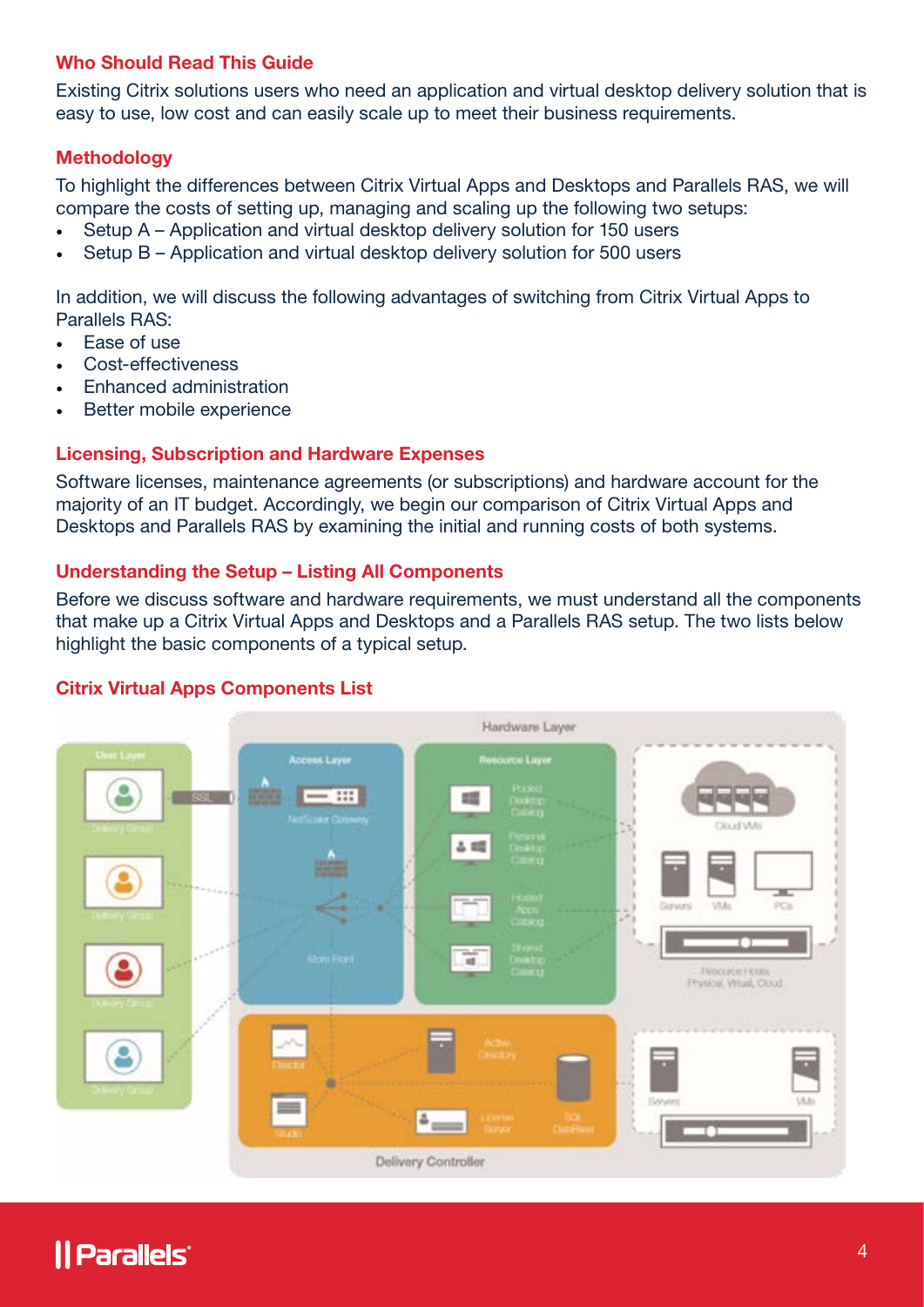Citrix Workspace App<sup>™</sup>: This endpoint component provides users access to all their Software as a Service (SaaS) and web applications, files, mobile apps and Citrix Virtual Apps and Desktops from the Citrix Workspace interface or from the Citrix Workspace or StoreFront web portal.

**Citrix Workspace:** Citrix Workspace integrates cloud (SaaS), mobile, virtual and web application accesses under the same access portal.

Citrix StoreFront<sup>®</sup>: StoreFront enables you to create enterprise app stores that aggregate resources from Virtual Apps and Desktops 7.x Sites, XenApp 6.x Farms or Citrix Endpoint Management (formerly XenMobile®).

**Citrix Studio:** Studio enables you to configure and manage Virtual Apps and Virtual Apps and Desktops deployments. Studio provides various wizards to guide you through the process of setting up your environment, creating machine catalogs and delivery groups, configuring policies and publishing applications or desktops.

**Citrix Director:** This web-based tool enables IT support and helpdesk teams to monitor Virtual Apps and Virtual Apps and Desktop environments, troubleshoot issues before they become system-critical and perform support tasks for end users.

**Delivery Controller:** The Delivery Controller is responsible for distributing applications and desktops, managing user access and optimizing connections to applications. One or more delivery controllers make up a single site.

Server OS Machines: These virtual or physical machines based on the Windows Server operating system are used for delivering Virtual Apps–based applications and Virtual Apps–based desktops to users.

**Desktop OS Machines:** These virtual or physical machines are used for delivering the full VDI to users based on Windows desktop operating systems. This guide does not cover desktop OS machines.

**Virtual Delivery Agent (VDA):** The agent, which is installed on the virtual or physical machines hosting applications to be delivered to users, enables these machines to register with the delivery controllers. It also manages the HDX connection between the hosted applications and Citrix Receiver.

Microsoft<sup>®</sup> SQL Server: A Citrix Virtual Apps and Desktops site uses three SQL Server databases: Site Configuration, Configuration Logging and Monitoring. These databases should be set up on a Microsoft SQL Server. For a high-availability setup, one of the following configurations is recommended, with at least two servers: AlwaysOn Availability Groups, SQL Server database mirroring or SQL clustering.

**Citrix ADC VPX:** These virtual appliances usually run in pairs to provide a high-availability solution and load balance incoming connections between the storefront servers. Citrix ADC VPXs can also be used as SSL offloaders.

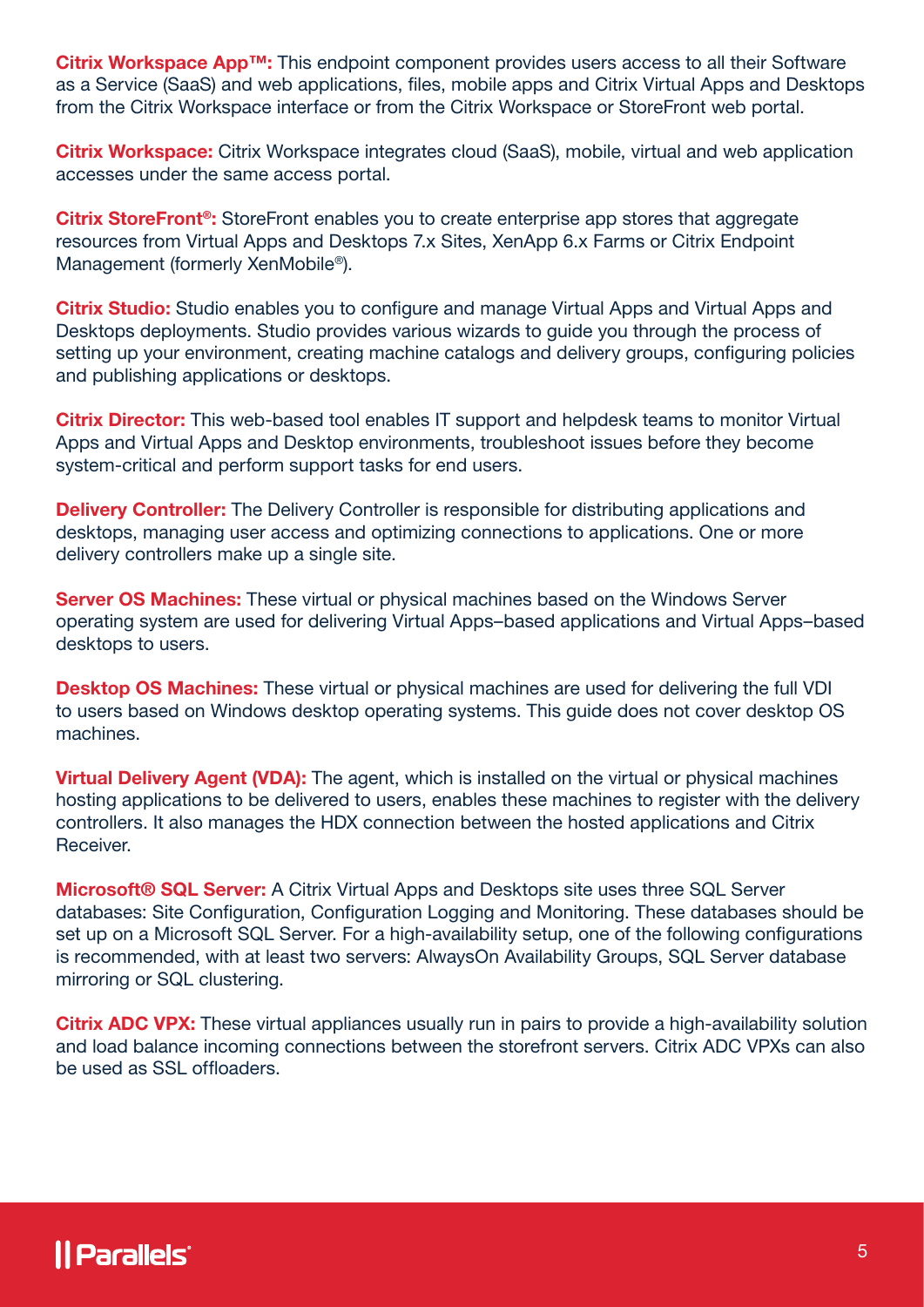#### Parallels RAS Components List



previous hop, the HALB virtual appliances.

load balancer running on the Parallels Remote Application Server install.

**Parallels RAS Console:** Installed automatically, this is a central location where everything in the setup is configured.

**Publishing Agent:** The Publishing Agent is automatically installed on the same server where Parallels RAS provides load balancing of published applications and desktops. It also checks the permissions of incoming user's connections.

Remote Desktop (RD) Session Host: A Microsoft Windows® server with Parallels RD Session Host Agent installed where the published applications are installed.

RD Session Host Agent: The agent that is installed on the RD Session Host that makes the publishing of applications possible. The agent is also used to enable communication between the Publishing Agent and the RD Session Host.

Gateway: The gateway component is where users connect to access the published resources. HALB Appliances: These virtual appliances run in pairs to provide a high availability solution and load balance incoming connections between all the gateways. The High Availability Load Balancers can also be used as SSL offloaders.

## *Il Parallels*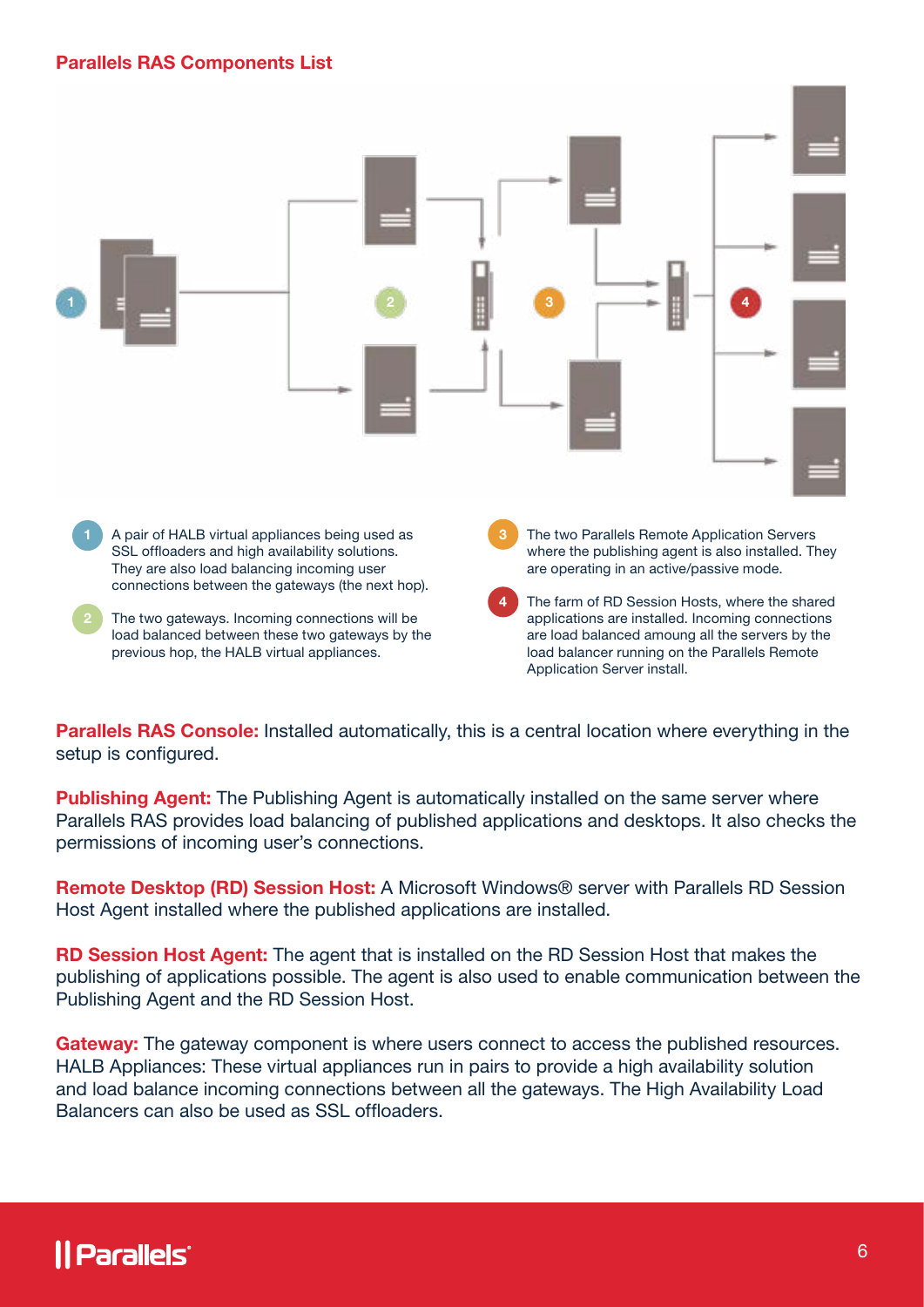#### <span id="page-6-0"></span>Licensing Costs

#### Citrix Virtual Apps and Desktops

Citrix has defined two different methods for Virtual Apps and Virtual Apps and Desktops licensing. While XenApp is licensed by concurrent user, Virtual Apps and Desktops can be licensed either by concurrent user or by user/device (not concurrent—each user or device owns a license). After Virtual Apps and Desktops 7.8, many clients have decided to buy Virtual Apps licenses and provide "VDI solutions," publishing server-OS desktops with OS desktops look and feel, thereby reducing hardware expenses. However, many still prefer buying Virtual Apps and Desktops licenses to provide their virtualization solutions (VDI and/or published applications).

Dovetailing with its products rebranding, Citrix has changed its license terms and models. A different application and/or desktop virtualization solution can be provided, combining different products and editions. Since Parallels RAS is a true RDS/VDI solution, we have chosen Virtual Apps and Desktops for this comparison.

#### Virtual Apps and Desktops Perpetual License Term

Citrix only offers the Perpetual License term. Licenses have no time limit, restricted duration or expiration. These licenses must be purchased with Subscription Advantage or Software Maintenance for a minimum of one year from delivery (except if received as a component of Workspace Suite). Provided services, which also imply additional costs, must be agreed between the companies and Citrix depending on their business needs: [citrix.com/content/dam/citrix/en\\_us/](http://citrix.com/content/dam/citrix/en_us/documents/support/citrix-software-maintenance-fact-sheet.pdf) [documents/support/citrix-software-maintenance-fact-sheet.pdf](http://citrix.com/content/dam/citrix/en_us/documents/support/citrix-software-maintenance-fact-sheet.pdf)

This feature is usually included in the initial purchase price of the license. Renewal fees are typically a smaller portion of the total initial purchase price.

#### They are also divided by license model:

User – License is assigned to a specific user authorized to use the service or product from any device, whether they are actively using it or not.

Device – License is assigned to a specific device regardless of the user account that is authenticated to the product or service on that device.

Concurrent – License is assigned to active sessions utilizing the service or product. When purchasing, consider the total number of active sessions needed to support the user population (the maximum number of users that will be connected at any given time).

#### And also by product edition:

Citrix has divided both Virtual Apps and Virtual Apps and Desktops in three different editions: Standard, Advanced and Premium. Parallels RAS uses concurrent user licensing per year, so to make a fair comparison for this exercise, we will use Virtual Apps and Desktops Advanced Edition Concurrent User License. This edition is the least expensive we can choose to build a complete virtualization solution. However, it has limited features; extra "components" like SSL VPN access licenses for Citrix Gateway, Intelligent Session Recording, SmartAccess policies or SCOM Management Pack are not included. All features included with each edition can be reviewed at [citrix.com/products/citrix-virtual-apps-and-desktops/feature-matrix.html](http://citrix.com/products/citrix-virtual-apps-and-desktops/feature-matrix.html). Each Citrix client must analyze their business requirements and decide which Citrix edition best fits their needs.

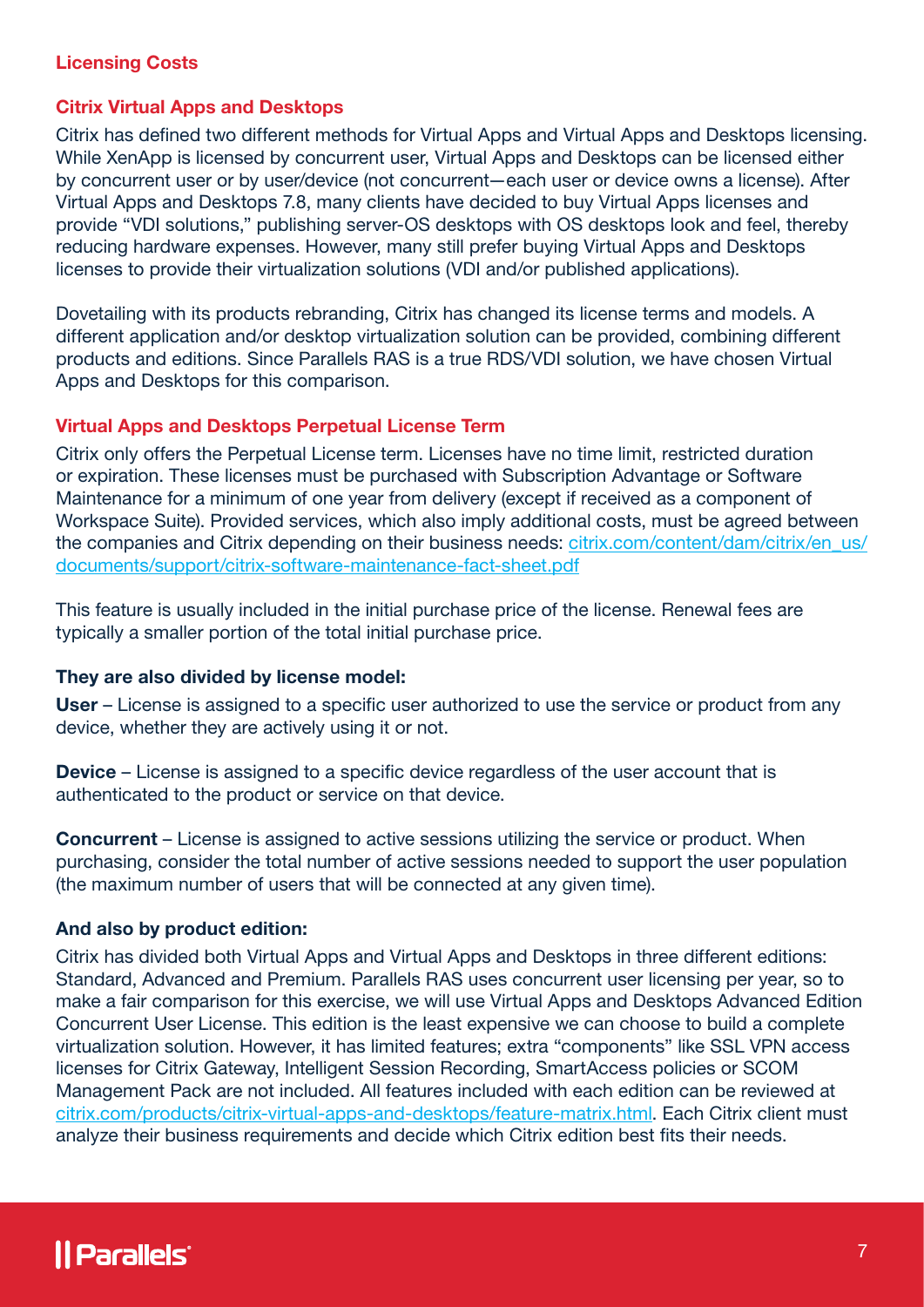<span id="page-7-0"></span>Each Virtual Apps and Desktops On-Premises license unit price\* is shown in the following table (note that this is a subscription license):

| <b>Virtual Apps and</b><br><b>Desktops On-Premises</b> | <b>Standard Edition</b> | <b>Advanced Edition</b> | <b>Premium Edition</b> |
|--------------------------------------------------------|-------------------------|-------------------------|------------------------|
| <b>Concurrent User</b>                                 | \$102                   | \$240                   | \$375                  |

*\*store.citrix.com*

At \$240 per concurrent user, building an application and virtual desktop delivery solution with Virtual Apps and Desktops will cost you:

- 150 concurrent users: \$36,000 per year
- 500 concurrent users: \$120,000 per year

Note: The price per user may vary should you opt to sign up to the Citrix Virtual Apps and Desktops User/ Device License Agreement. Also, if your company has lots of floating users or devices, the named user/device license just doesn't work for such a setup.

The 500-user setup we are building should be a high-availability solution. Hence, we should also include two Citrix ADC VPX to run as a high-availability pair and load balance incoming user connections. Citrix ADC VPX is also available in three editions and each edition's price\*\* varies, depending on the throughput bandwidth that is allowed, as shown in the below screenshot:

| <b>Citrix ADC VPX</b> | <b>Standard Edition</b> | <b>Advanced Edition</b> | <b>Premium Edition</b> |
|-----------------------|-------------------------|-------------------------|------------------------|
| 10 Mbps               | \$2,440                 | \$6,100                 | \$9,760                |
| 200 Mbps              | \$6,100                 | \$12,200                | \$18,300               |
| 1000 Mbps             | \$18,300                | \$27,450                | \$36,600               |
| 3000 Mbps             | \$25,620                | \$34,160                | \$43,920               |

*\*\*store.citrix.com*

In this case, we will use the Standard with a 10 Mbps throughput. This is the least expensive edition. Since each Citrix ADC VPX costs \$2,440, you need to add an additional \$4,880 to the total licensing cost.

#### Parallels RAS Licensing

There is only one edition of Parallels RAS, and it includes all the enterprise features such as reporting, load balancing, high-availability tools and more. Parallels RAS licensing depends only on the number of concurrent users connecting to the environment. Therefore, at \$99.99 per user\*\*\* per year, the yearly licensing costs of Parallels RAS are:

- 150 users: \$14,998
- 500 users: \$49,995

\*\*\*[parallels.com/products/ras/buy/](http://parallels.com/products/ras/buy/)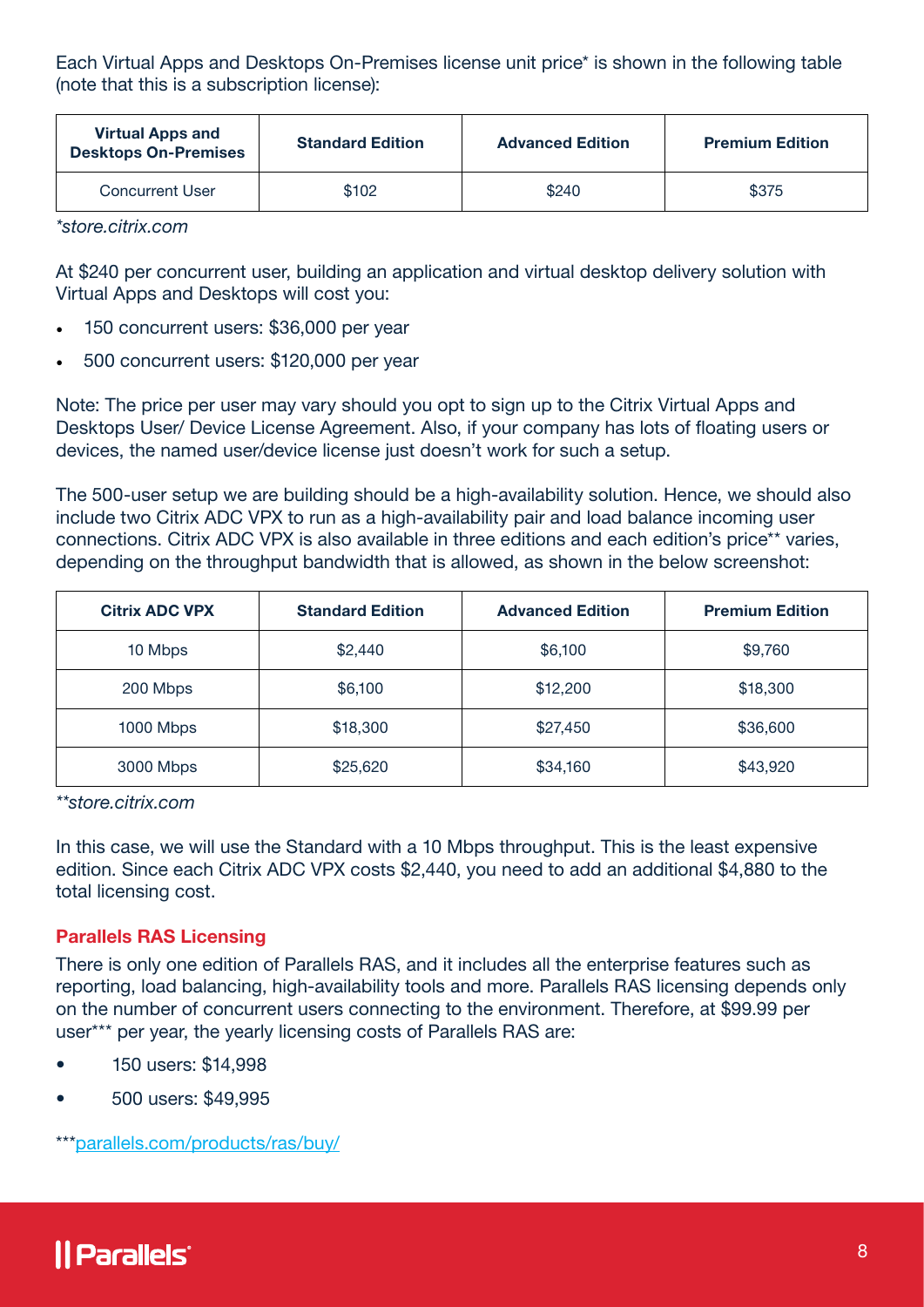#### <span id="page-8-0"></span>Hardware Cost

Hardware is another big expense a business should consider when setting up its application and virtual desktop delivery solution. (Though it is important to note that the hardware requirements for an application delivery and desktop virtualization solution vary a lot.)

There are many criteria to consider when planning the hardware requirements. It depends on the type of applications and desktops that will be published, the number of users who will be connecting and using the system, the types of desktops used (for example, pool or dedicated) and more factors such as your business's infrastructure solution. Parallels RAS also supports VDI provisioning and management on Scale Computing HC3 hyperconverged infrastructure solution.

Therefore, from a technical point of view, it is very difficult (and inaccurate) to make a comparison of the hardware required for both setups. It is worth mentioning that even in its most simplistic installation, the Citrix solution requires more hardware and resources than Parallels RAS, so the more you scale up, the higher the hardware expense will be when running Citrix.

#### Easy-to-Use Solution

By comparing software licenses, you can already see that setting up and running a Citrix Virtual Apps and Desktops solution is far more expensive than Parallels RAS. Now let's look at another factor that also has a big impact on cost: ease of use.

An easy-to-use solution means IT professionals can deliver business requirements in a shorter time without needing any training. Let's compare the process of getting started with both Parallels RAS and Citrix Virtual Apps and Desktops.

#### Getting Started with Virtual Apps and Desktops

Getting started with Citrix is not easy. As we have seen in this article, the licensing model of Virtual Apps and Desktops alone is very complex. Therefore, you first have to figure out which product and which edition you need. For this section, we will use a simple Virtual Apps and Desktops installation.

#### Installing Virtual Apps and Desktops and Setting up the Site

Once you've dealt with the licensing issue, installing the Virtual Apps and Desktops setup is a relatively lengthy process:

- 1. Run the installation to install the Licensing Server, Studio, Director, Delivery Controller and StoreFront server.
- 2. Once the installation is ready, you have to create a new Virtual Apps and Desktops Site. To do this, you have to configure an SQL configuration database (hosted in a previously installed Microsoft SQL Server) and the Licensing Server connection.
- 3. Install the Virtual Delivery Agent (VDA) on all the application servers. To install the agent, you have to login to every server, run the installation and configure the connection with the Delivery Controller by specifying the server's IP address or FQDN. If you have a software distribution tool in your environment (for example, Microsoft System Center Configuration Manager), you can also use it for this initial VDA installation.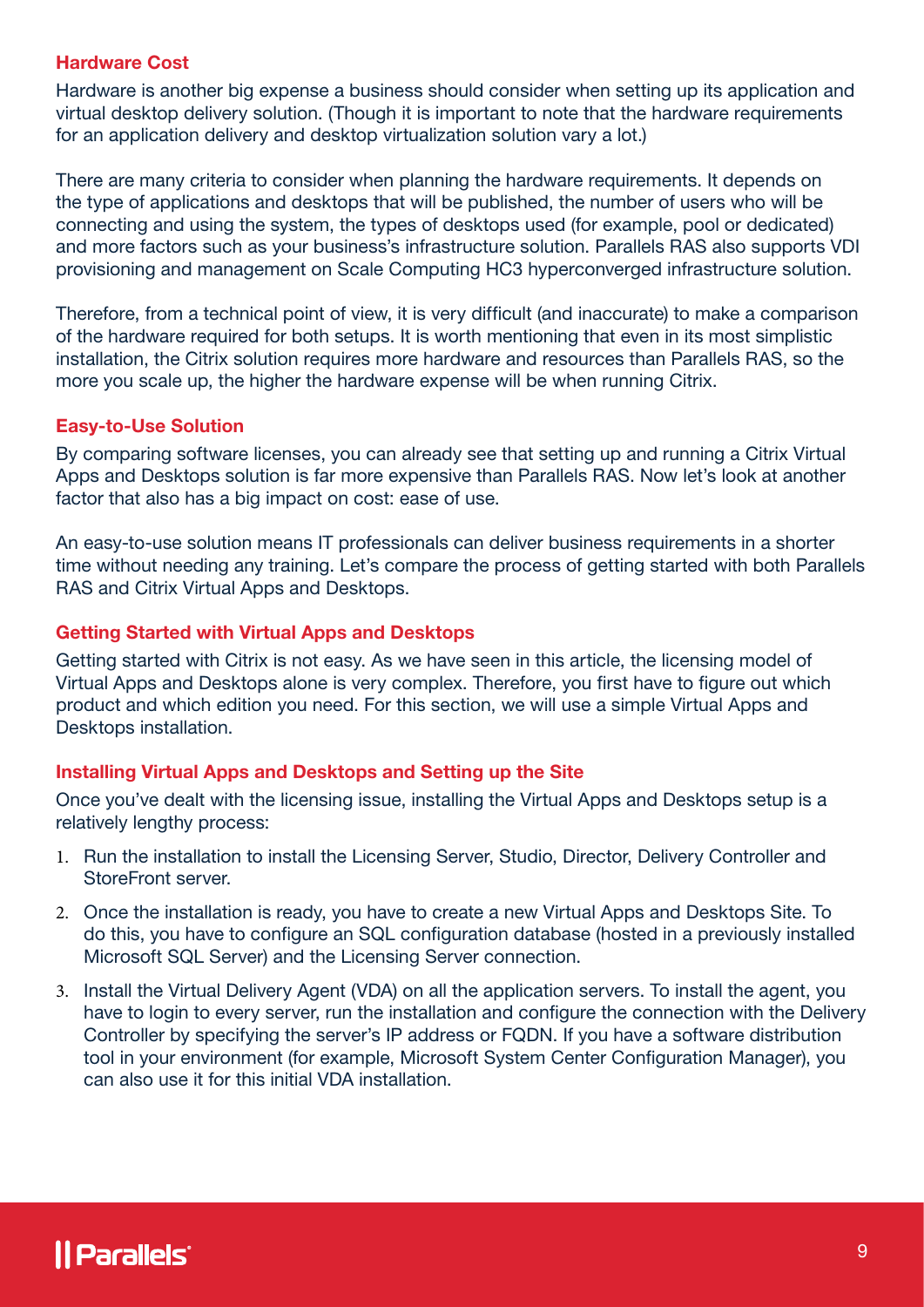#### <span id="page-9-0"></span>Publishing Applications and Desktops with Virtual Apps and Desktops

Once the setup is complete, to publish applications or desktops with Virtual Apps and Desktops you have to:

- 1. Login to the Virtual Apps and Desktops Studio console and create a new machine catalog, which is a list of all servers/machines available to deliver applications or desktops.
- 2. Create a delivery group from previously created machine catalog(s).
- 3. Add a new published application through the "New Published Application" Wizard, from which you select the application name and installation path on the server.
- 4. Limit visibility to the delivery group and assign users to each published application. The combination of delivery group visibility and published application user assignment will determine the real access allowance to the application.
- 5. Add the Virtual Apps and Desktops Site to the StoreFront server configuration (by adding all configured delivery controllers one by one) to allow users access to the applications via a web interface.

Citrix Studio (Virtual Apps and Desktops Management Console) is not intuitive, so to complete the above process you need to know several things. For example, you have to create a machine catalog before creating a delivery group, and you have two permission levels (delivery group and application) to manage application user access rights. IT admins can only learn about these things through research or training.

#### Getting Started with Parallels RAS

Parallels only has one solution for application and virtual desktop delivery: Parallels Remote Application Server (RAS). Enterprise features such as load balancing, high-availability components, reports and more are all included, and the license only depends on how many users will be connecting to the environment.

#### Installing Parallels RAS and Setting up the Site

Installing Parallels RAS and preparing the whole setup is straightforward. The Parallels RAS core installation is a single MSI file (Performance Monitor and Reporting Service are offered separately). Once you are logged in to the server, you can:

- 1. Run the installation and login to the Parallels RAS Console.
- 2. Add the Remote Desktop Session Hosts to the site by launching the wizard in the console and specifying their IP address. The RDS role will be installed and, if required, machine local firewall will be configured. Everything happens remotely and automatically, so you do not need to login to every RD Session Host.

#### Publishing Applications with Parallels RAS

Once the setup is complete, to publish applications with Remote Application Server simply:

- 1. Launch the Publish Application wizard and specify the application name which needs to be published. Note: While the wizard contains several configuration parameters, the defaults apply for most setups.
- 2. Once your farm is fully operational, you can invite users through the "Invite Users" wizard.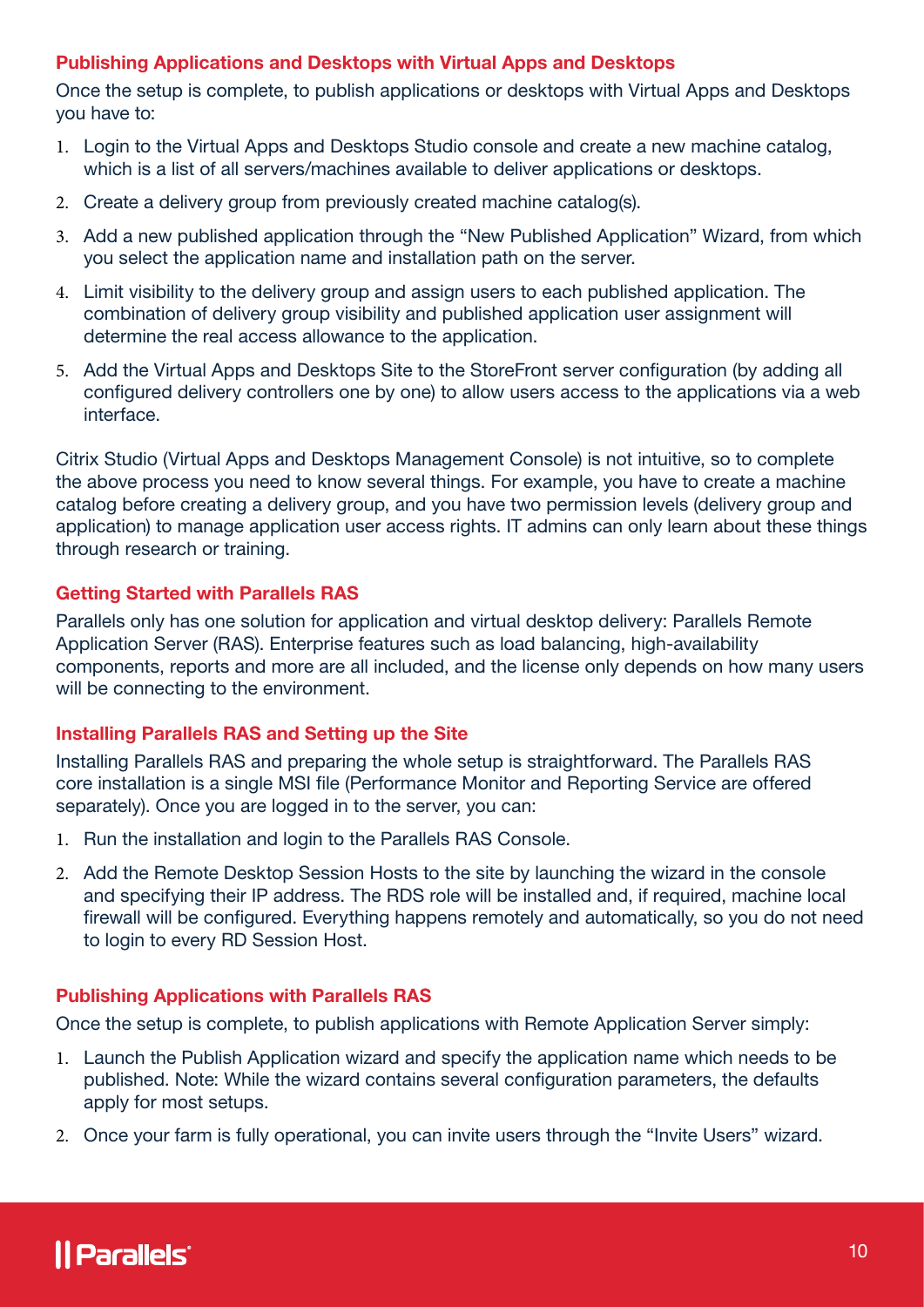#### <span id="page-10-0"></span>Ease of Use as a Cost Factor

Citrix and several other companies offer a vast range of training programs to help users better understand, install and maintain Citrix software. While there is nothing wrong with the training itself, working with Citrix is complicated and expensive. Citrix uses such a locked-down strategy to ensure a long-term income stream from all of its customers.

On the other hand, setting up an application delivery solution with Parallels RAS is a straightforward process. The software is intuitive; in fact, even junior IT personnel can build a Parallels RAS setup within a few minutes—without any training.

#### Cost-Effectiveness

Earlier in this white paper, we concluded that a Citrix Virtual Apps and Desktops setup costs as much as 400% more than Parallels RAS. Does Citrix Virtual Apps and Desktops really give you 400% more value than Parallels RAS? Let's look at some of the features both solutions offer in an out-of-the-box solution.

#### Comparing the Default Features

#### Application and Virtual Desktop Publishing

Application and virtual desktop publishing are available in both Parallels RAS and Citrix Virtual Apps and Desktops.

#### VDI Solution

VDI support and management is available in Parallels RAS at no additional cost, and you can build VDI solutions using Microsoft, VMWare and Citrix hypervisors. The Parallels RAS VDI solution allows administrators to easily manage and secure access to published desktops. Apart from a complete and centralized user session management and template-based desktop pool provisioning, remote access user permissions can be dynamically granted or revoked preventing undesired accesses to virtual desktops outside the use of RAS Client.

#### Load Balancing

Load balancing is a crucial feature to guarantee a great user experience in large environments. If connections are not load balanced, some users will experience a bad connection and will not be able to do their job.

Parallels RAS has a built-in enterprise-level load balancer that is suitable for most setups. Basically, before allowing a new connection, it checks to see how many users each server has, as well as the status of its free resources, and assigns the new connection to the server that is least busy. On the other hand, incoming connections in Virtual Apps and Desktops are only balanced between the servers in a specific delivery group; hence, scaling up will overcomplicate the configuration. Furthermore, if you want to load balance incoming connections using the same advanced criteria used by Parallels RAS, you have to write your own scripts and configuration policies. This is because Citrix removed the Load Evaluators, which were used to load balance incoming user connections, from the latest version of Virtual Apps and Desktops.

#### **Scalability**

Scaling up is something you should definitely look into. You need a system that is easy and inexpensive to scale up. Let's assume you need to scale up for 1,000 users. How easy is it, and how much will it cost you?

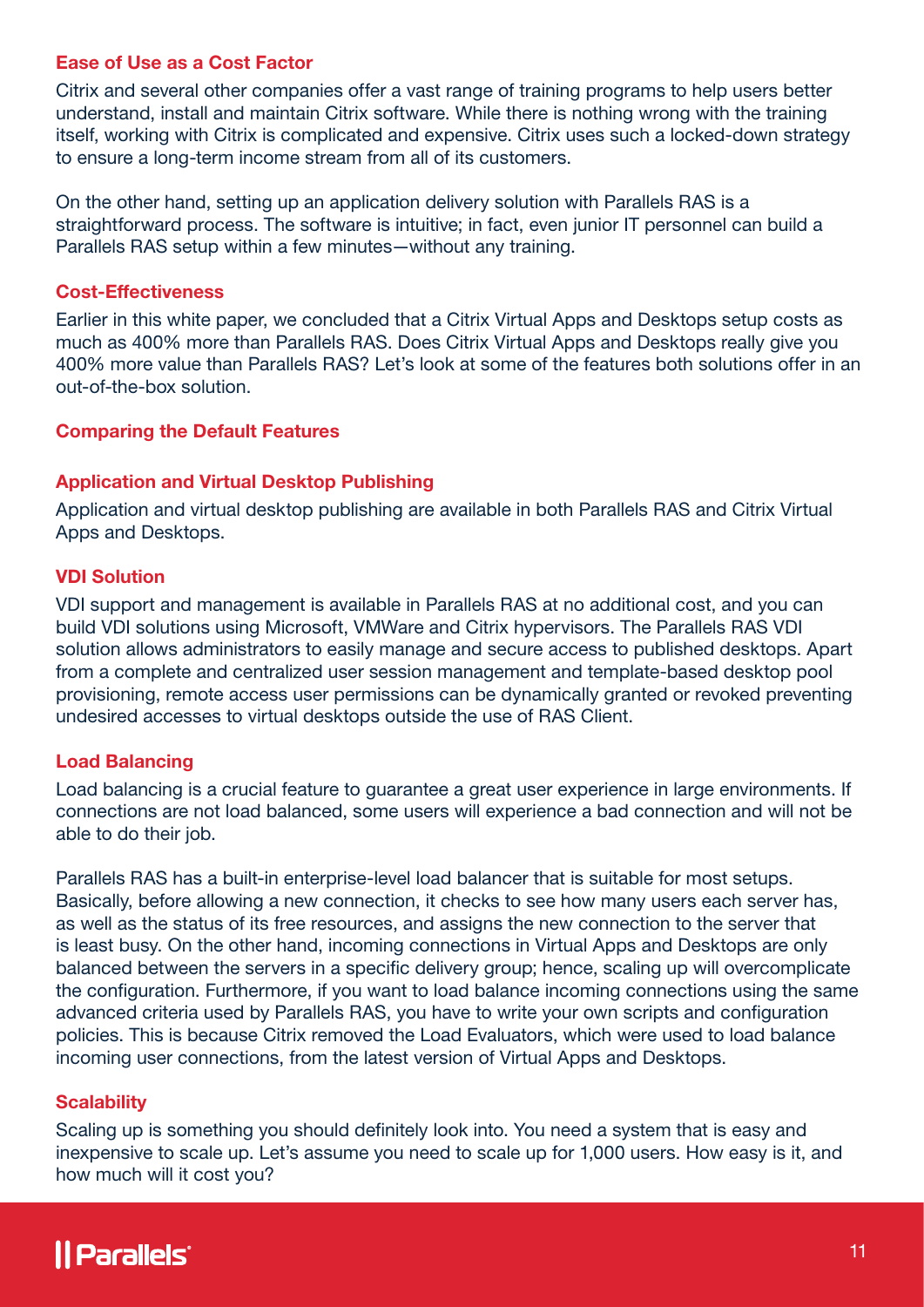#### <span id="page-11-0"></span>Scaling Up Parallels RAS

Parallels RAS has a highly scalable architecture that allows you to scale up the setup within just a few minutes. When scaling up, you only have to pay for additional user licenses (\$99.99 per user) and hardware. All the other software components used to scale up the setup, such as gateways and HALB virtual appliances, are not limited by any licensing.

Therefore, once the hardware is setup, you can install the new terminal servers and gateways agents remotely from the central Parallels Remote Application Server Console. Then add the new gateways in the HALBs so they are included in the load balancing of incoming connections, and all is done.

#### Citrix Virtual Apps and Desktops

In theory, scaling up a Citrix Virtual Apps and Desktops setup is similar to scaling up a Parallels RAS setup: you add more servers. But in practice, it is very different because it will cost you more. You need additional higher-spec servers because Citrix software is more resource-hungry.

It will also take more man hours to complete. If you don't have any software distribution tool in you company, new components have to be added manually. For each server you will be adding, you have to login to the server, run the installation for the component you want to run on it, and configure it.

#### Mobility and User Experience

Both Parallels and Citrix have their own end-user client software, which can be installed on today's most popular operating systems and mobile devices such as Android™ and iPhone®. Both solutions can also be accessed via an HTML5 clientless portal, which is available in an out-of-the-box installation of Parallels RAS but not by default in Citrix Virtual Apps and Desktops. To have an HTML5 clientless portal in Citrix Virtual Apps and Desktops, you'll have to configure it in a new virtual server in your Citrix ADC VPX. If you haven't purchased this product for load balancing, it means additional licensing.

Parallels RAS also includes the session pre-launch feature, which uses machine learning techniques based on user habits to significantly reduce application launch time and users' login time, providing clients with a better user experience.

#### Enhanced Administrator Experience

Parallels RAS Console includes instant access to a predefined set of management tools such as network utilities, Windows Service Management Console, power management commands and much more. Administrators can include custom tools to be run on any server in the RAS farm, optimizing maintenance and troubleshooting procedures.

Director is the web tool provided by Citrix for managing user sessions and generating reports. Compared with Citrix Director which offers a limited number of reports, Parallels RAS offers a complete set of predefined out-of-the-box reports, plus the chance to create custom reports to provide administrators with a complete view of their Parallels RAS environment health and usage. Parallels RAS also includes a web-based management console to manage client connections, which may be used to reliably delegate certain helpdesk tasks.